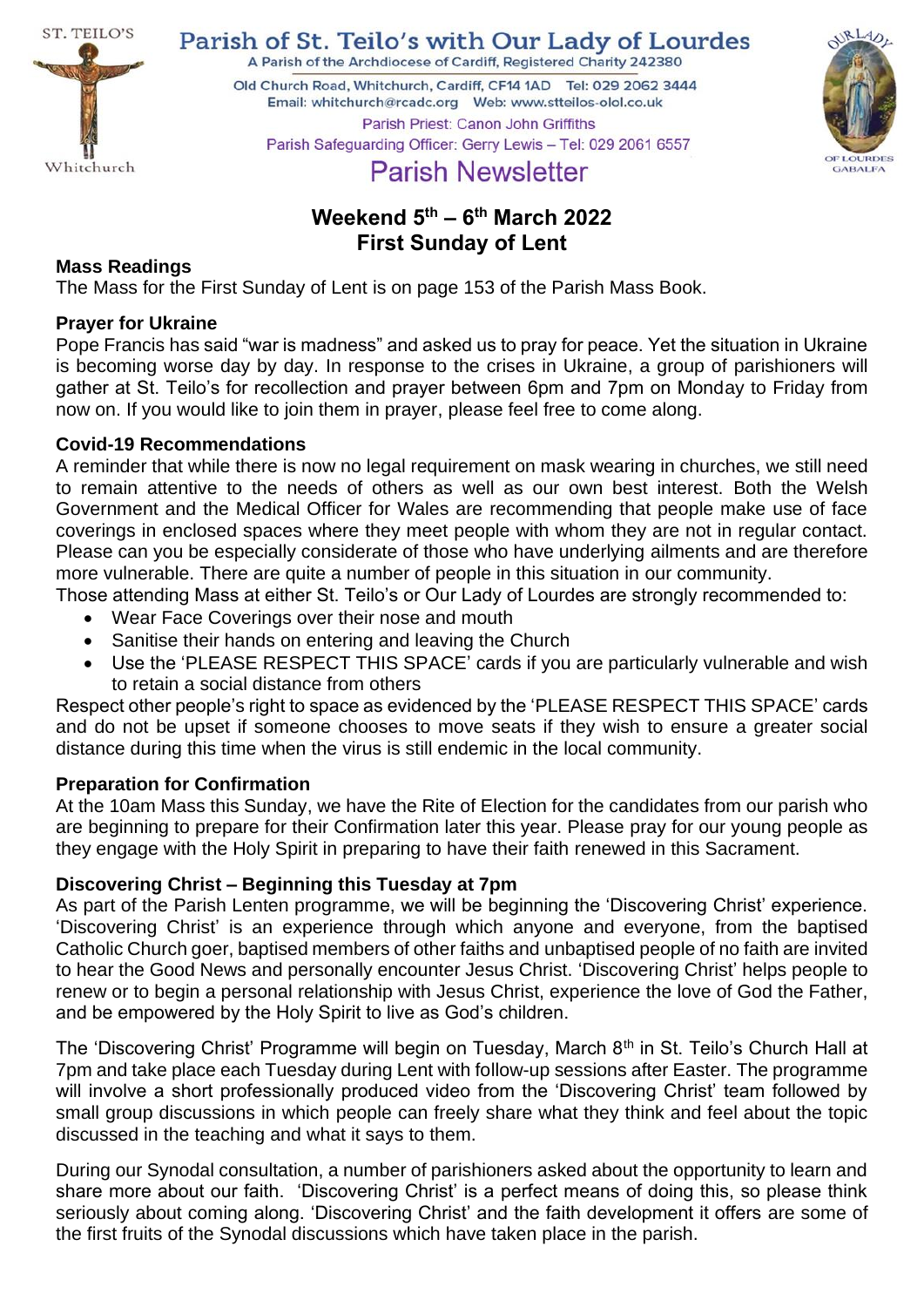# **Stations of the Cross**

During Lent we celebrate the Stations of the Cross each week at Our Lady of Lourdes and St. Teilo's. This week, Stations take place after the 10am Mass on Wednesday at Our Lady of Lourdes and after the 10am Mass on Friday at St. Teilo's.

# **Adoration for Our Families**

The monthly Adoration for our families takes place at St. Teilo's on Wednesday, March 9th between 1pm and 2pm. This monthly Adoration before the Blessed Sacrament is an opportunity to pray for our families and the problems that they face. This month the group will also include the intentions and wellbeing of the Ukrainian people in this time of prayer. All are welcome to attend.

### **Adoration and Exposition**

There will be Adoration and Exposition of the Blessed Sacrament on Friday this week after Stations of the Cross, from 11.00am to midday. Why not come along to spend time in silent prayer and adoration before the Lord?

# **CAFOD Family Fast Day**

Friday, March 11<sup>th</sup> is Family Fast Day. This Family Fast Day, we remember that there are many people who need our love and support all around the world, such as children experiencing malnutrition like

Amie's daughter Lombeh did in Sierra Leone or as we are seeing now in Ukraine, families affected by conflict. Your small act of love can make big things happen. Donations to CAFOD this Lent will reach families around the world, enabling local experts to provide support to families in times of need or conflict. You can donate in church using a CAFOD envelope or by visiting the CAFOD website:<https://cafod.org.uk/Give/Donate-to-CAFOD/Lent-Appeal>

# **First Reconciliation**

On Saturday morning, the young people who are preparing for First Holy Communion in May will receive the Sacrament of Reconciliation, still known to most of us as Confession, for the first time. This is a very important step in the life of every Catholic and we pray that those from our parish preparing for the Sacraments will be blessed by knowing the forgiveness of their sins and the new life which Our Lord Jesus offers us.

# **Confessions**

Due to the First Reconciliation for the children, there will be no confessions after Mass on Saturday. Fr. John will hear confessions on request at other times during the week.

#### **Clothes donations for the SVP**

The Parish St. Vincent De Paul (SVP) Conference is undertaking a monthly collection of clothing and small household goods for the SVP Charity Shop. Clean, good quality adult and children's clothing are welcome. Donations may be left outside the confessionals at the rear of St. Teilo's next weekend, February 13<sup>th</sup>, and on the weekend of the Second Sunday of each month. Please ensure that donations are brought to the Church only on the specified Sundays, as we do not want the Church to become cluttered during the week.

*Thank you from the parish SVP.*

# **Children's Liturgy**

We are very grateful to Nick Davies, a member of the Children's Liturgy team, who continues to provide resources designed for children and families. The resources can be found on the parish website. The children's resource for this weekend can be found here – [https://stteilos](https://stteilos-olol.co.uk/wp-content/uploads/2022/03/06Mar-C.pdf)[olol.co.uk/wp-content/uploads/2022/03/06Mar-C.pdf](https://stteilos-olol.co.uk/wp-content/uploads/2022/03/06Mar-C.pdf) and the family one here – [https://stteilos](https://stteilos-olol.co.uk/wp-content/uploads/2022/03/06Mar-FT.pdf)[olol.co.uk/wp-content/uploads/2022/03/06Mar-FT.pdf](https://stteilos-olol.co.uk/wp-content/uploads/2022/03/06Mar-FT.pdf)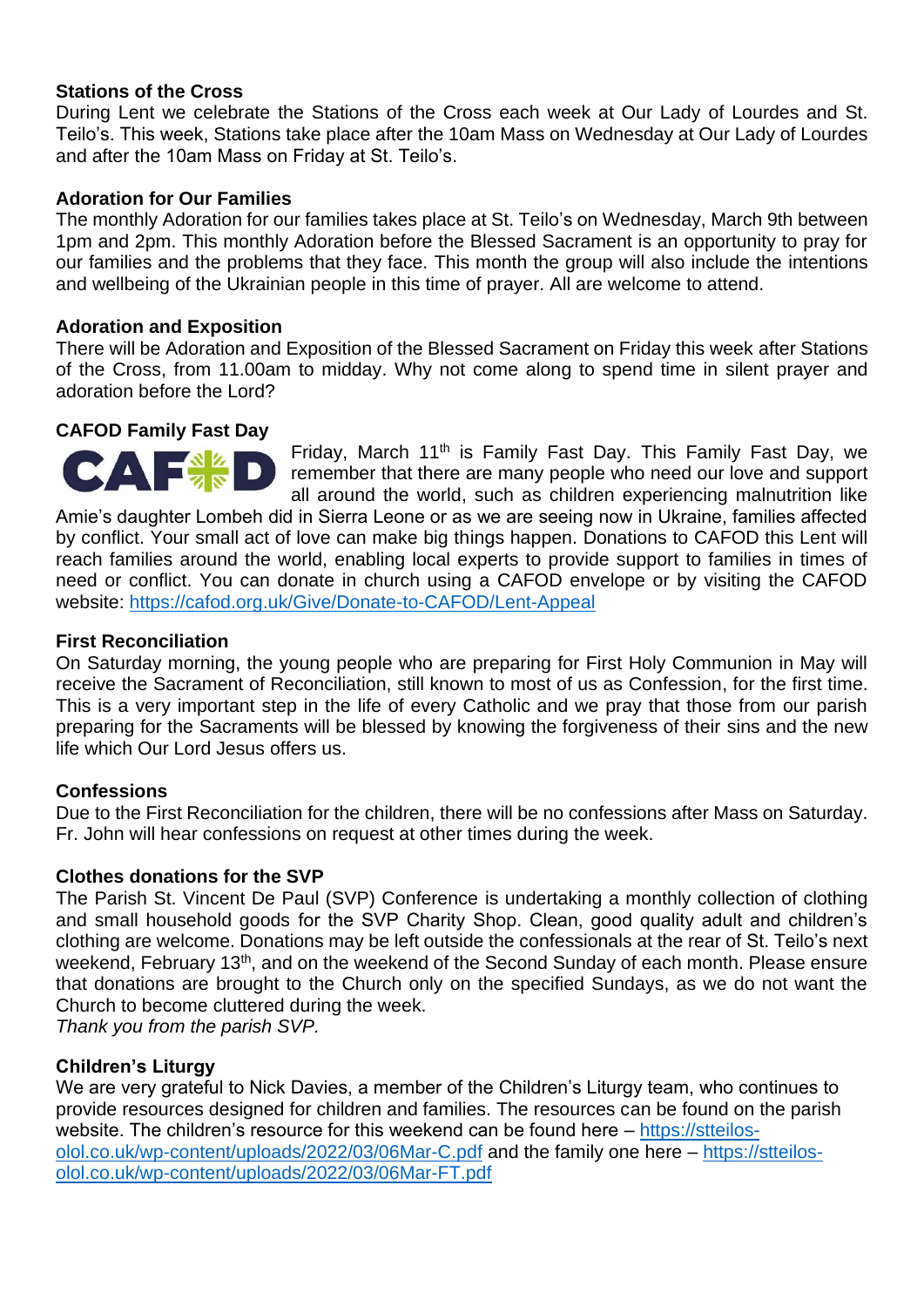# **Rosary Marathon for Ukraine**

Belmont Abbey is hosting a twelve-hour Rosary Marathon for Ukraine, organised by the local Walsingham Association, on Monday, March 7<sup>th</sup> from 9am to 9pm. The Rosary will be prayed continually for these twelve hours, with breaks for Monastic prayer. You are welcome to attend at any time and to stay for as long as you are able. In the war against evil, the Rosary is the battering ram, said Our Lady to St Dominic. If you cannot join us, then please pray at home or wherever you happen to be. It will also be live-streamed on the Belmont website, if you would like to join in the prayer online, go to [https://www.belmontabbey.org.uk/.](https://www.belmontabbey.org.uk/)

# **Cardiff Archdiocese Justice and Peace and Integrity of Creation Network**

During Lent, the Cardiff Archdiocese Justice and Peace and Integrity of Creation Network are sitting in silent vigil for an hour each weekend of Lent to witness to the suffering of the earth, our common home and to witness to the suffering of its people, its wildlife and ecosystems.

This peaceful and reflective activity will take place on the following Saturdays in Lent - March  $12<sup>th</sup>$ , 26<sup>th</sup>, April 2<sup>nd</sup> and 9<sup>th</sup> in Charles Street, Cardiff from 11am to 12 noon. All are welcome to join the group for the vigil.

# **Cytûn and the Archbishop Romero Trust announce**

Cytûn and the Archbishop Romero Trust are inviting everyone interested to attend a lecture to mark the fortieth anniversary of the death of St. Oscar Romero. The lecture, entitled "Oscar Romero – an Ecumenical Inspiration for the 2020s" will take place in the Cornerstone, opposite St. David's Cathedral, in Charles Street, Cardiff on Saturday, March 26<sup>th</sup> at 11am. The speaker will be Dr. Edgardo Colon Emeric, the Dean of the Divinity School at Duke University, North Carolina and the chair of the event will be Rev. Roy Jenkins. The lecture is held in memory of the late Gethin Abraham-Williams. If you wish to attend, please e-mai[l post@cytun.cymru](mailto:post@cytun.cymru) . Alternatively if you would like to take part via Zoom please email the same address indicating your preference and details for the Zoom connection will be sent to you.

# **Welsh National Pilgrimage to Lourdes**

The Welsh National Pilgrimage to Lourdes is resuming its travel to Lourdes in 2022. The dates are July  $25<sup>th</sup>$  to  $30<sup>th</sup>$ 

A full religious programme, all transport, travel and full board and four- star accommodation are included in the pilgrimage package. Detailed information will be shared and booking forms made available from next week.

Subscribe to our new website, to receive our pilgrimage newsletter for further updates see the pilgrimage website:<https://www.welshnationalpilgrimage.com/>

**Mass Attendance –** Mass attendance for the last weekend was as follows:

| Sunday 27 <sup>th</sup> February   6pm |      | 36 |
|----------------------------------------|------|----|
|                                        | 10am |    |
|                                        | 6nm  |    |

# **Rest in Peace**



In your mercy, please pray for Louise Katchi and Julia De Matos Gouveia E. Freitas who have both died recently. Mrs. Katchi, the daughter of our parishioner Mary James, will have her funeral at St. Teilo's at a date to be confirmed. Mrs Freitas, a Portuguese lady who was visiting her daughter when she died, will have her funeral on

Wednesday, March 16<sup>th</sup> at 3:45pm in the Briwnant Chapel, Thornhill. Please also pray for the repose of the souls of those whose anniversaries occur at this time: Archbishop Peter Smith, Fr. Thomas Nulty, Margaret Bruton, Sara Davies, Margaret Cross, Helena Evans, Lilian Morgan, Philip Walsh, Carole Bricknell, Augustus Purnell, Eleonard Pesticcio, Gertrude Bond, Mary Gullidge, Elizabeth Loveless, Gordon Thomas, Laura Hyde, Honora Campbell, Mildred Belt, Julia Hardy, Eileen Ikin and Gertrude Howells.